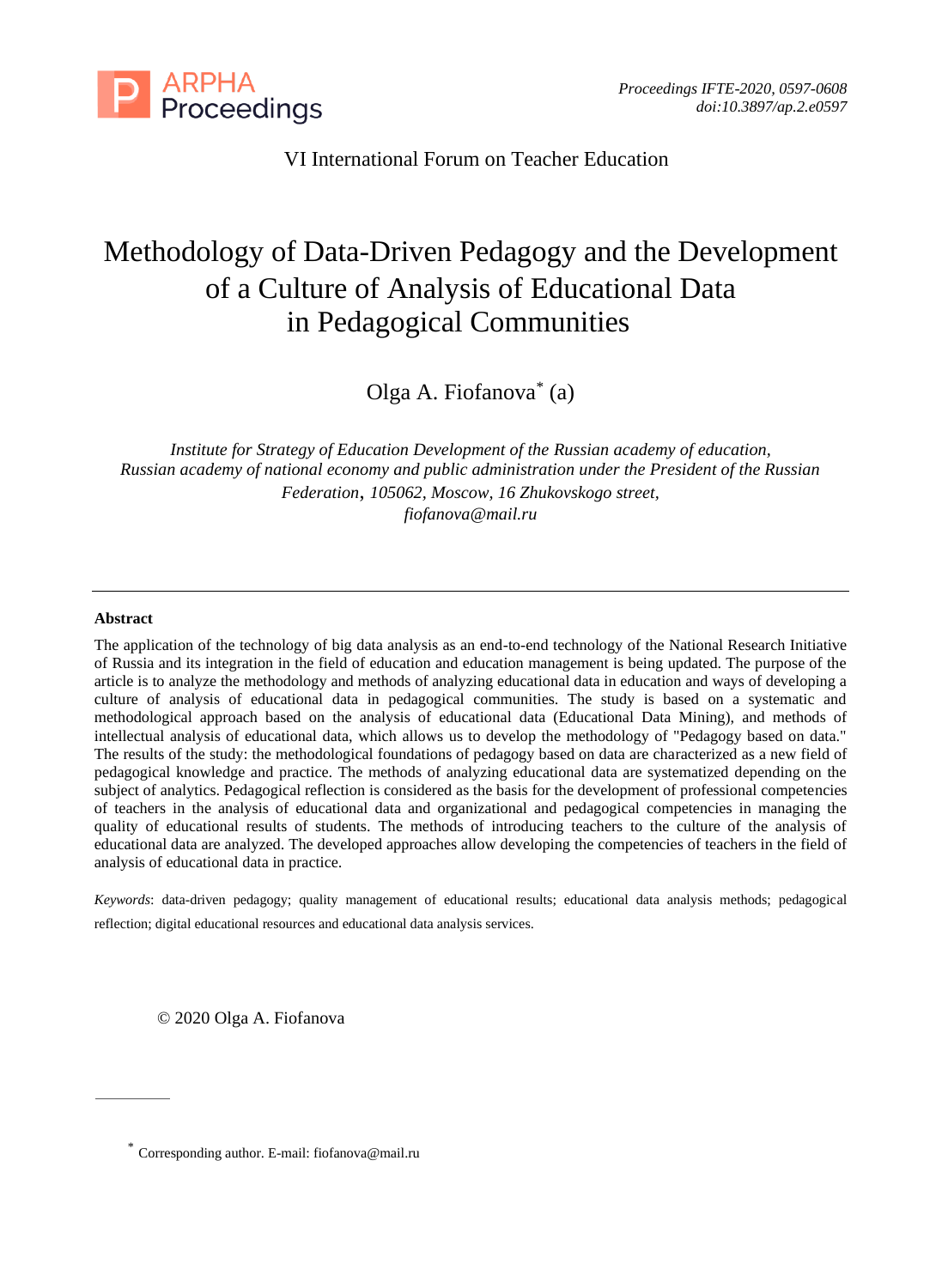This is an open access article distributed under the terms of the Creative Commons Attribution License (CC BY 4.0), which permits unrestricted use, distribution, and reproduction in any medium, provided the original author and source are credited.

Published by Kazan federal university and peer-reviewed under responsibility of IFTE-2020 (VI International Forum on Teacher Education)

## **Introduction**

Educational data analytics are becoming a new tool for transforming the education system on the basis of the principle of personalization of training and human development, to improve the quality of educational results and educational management based on data. In connection with the development of electronic educational platforms, digital resources and services (NES services, MES (MES services, 2019), Digital platform "Education of Ugra" (2019), Portal "Petersburg Education" (2019), "Network City. Education" of Yakutia (The network city. Education. Sakha (Yakutia), 2019)), development of electronic reporting systems based on the results monitoring of education (for example: ОО-1, ОО-2 (GIVC Ministry of Education and Science. Federal Statistical Observation 2019-2020, 2019), the accumulation and systematization of educational data has become possible. Educational policy begins to be based on educational analytics: new analytical and managerial methods: a) development forecast based on a combination of data on education and human development; b) a method for revealing the structure and clustering of educational data; c) network analysis of "digital footprints" and analysis of educational data on a person's digital portfolio.

The lack of developed methodological approaches and technologies for the analysis of educational data does not allow the development of competency-based training programs for teachers in the field of analysis of educational data, complicates the implementation of the federal projects "Digital School" and "Teacher of the Future" of the National Project "Education" in Russia due to insufficient staffing potential competent in the analysis and interpretation of educational data, data-driven education management.

#### **Purpose and objectives of the study**

Analyze the methodology of data-based pedagogy and explore organizational forms and ways of developing competencies in the analysis of educational data among teachers and the culture of working with educational data in the pedagogical community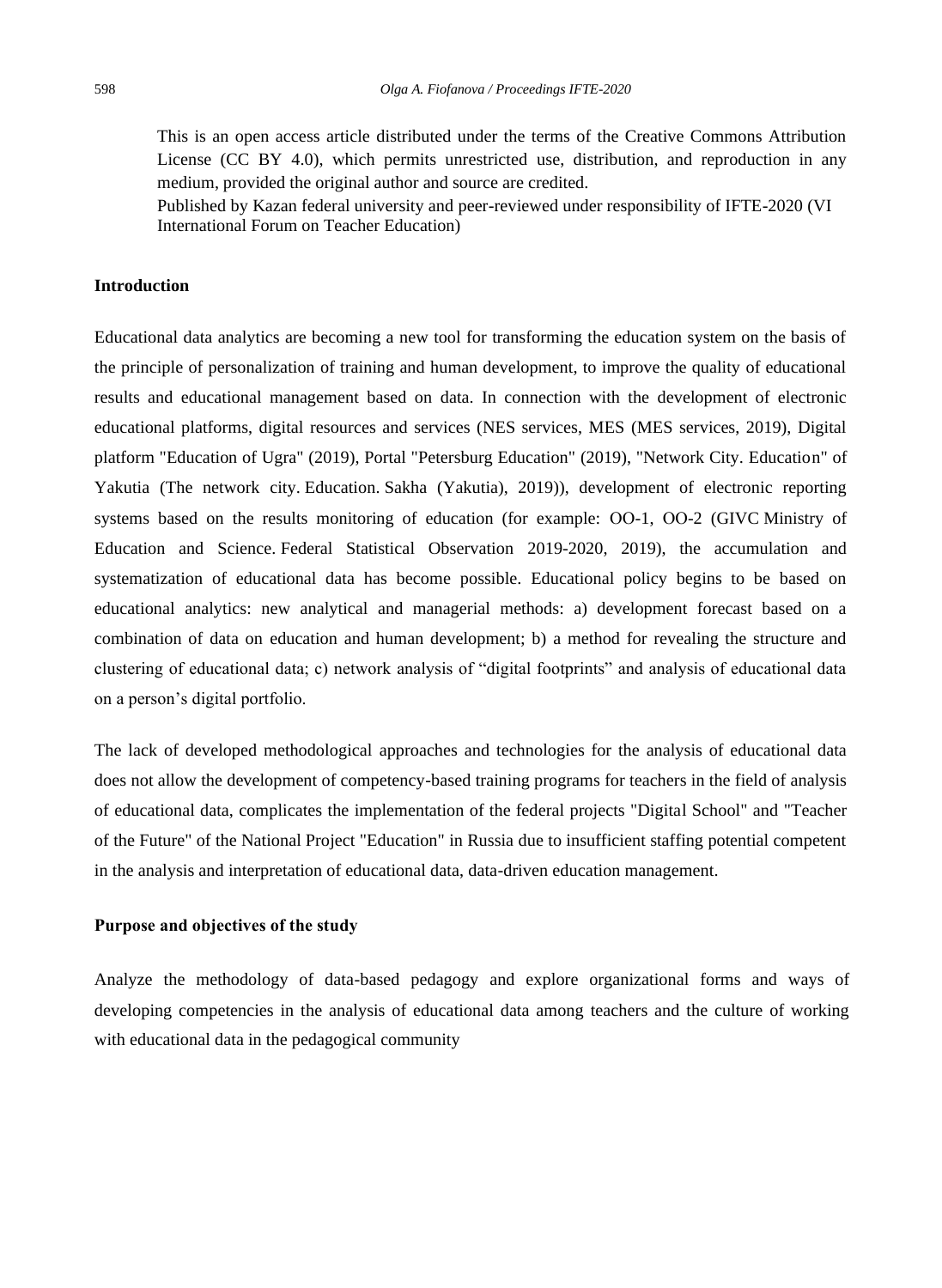#### **Literature review**

Analysis of the current state of research in the field of evidence-based management and analysis of educational data (Educational Data Mining) can be structured in four directions:

1) research on the development of e-learning systems and electronic portfolios, digital footprints in education, including brick and click models (a mix of traditional and e-learning), electronic modular educational platforms (Modular Learning Environment) and digital twins in education (Digital Twin);

2) design and study of artificial intelligence technologies - analysis of educational data, including design and study of public educational data repositories;

3) a study of the development of methods for analyzing a new type of educational data (for example, a new method of social network analysis and predictive models of student performance using big data);

4) study of the structure of competencies, concepts and practices of the competence development of data analysis professionals in education, including research and evaluation of the effectiveness of programs (for example, "Big Data in Education", "Practical Learning Analytics", "Data, Analytics and Learning").

In the first area of research, we can distinguish the work on meta-cognitive science in education and the study of the development of cognitive tutoring on the analysis of behavioral patterns of schoolchildren in elearning by Kiesler, Kraut, Koedinger, Aleven, & Mclaren (2011) and the work of Shchedrovitsky (2019) on the longitudinal analysis of educational achievements and individual educational progress of schoolchildren.

In the Russian segment of research in this direction, the works on the design of the electronic educational environment, revealing the methodological principles of the analysis of electronic educational resources and services, is distinguished.

In the second direction — the design and study of artificial intelligence technologies for the analysis of educational data, including the design and study of public repositories of educational data — the methodological works of Baker and Siemens (2012), Witten and Frank (Frank, Hall, Trigg, Holmes, & Witten, 2004), Ciresan, Giusti, Gambardella and Schmidhuber (2012) reveal the methodological principles and technologies of data analysis in human education and development.

In the third area, a study is made of the development of methods for analyzing a new type of educational data in the methodological and applied works of Al-Ajmi and Zimmerman (2005) and Siemens and Baker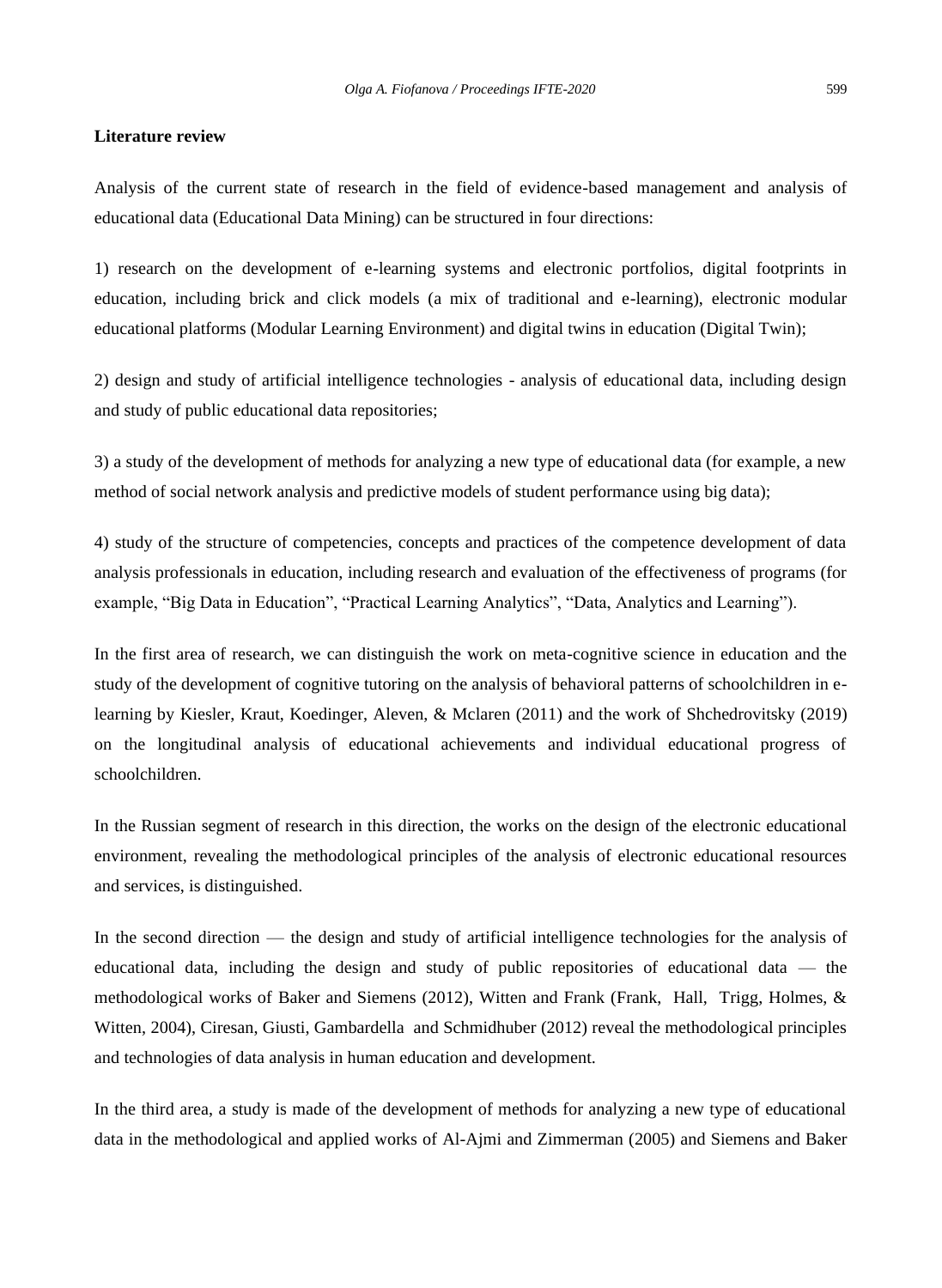(2012) disclose new methods of analysis of educational data - network analysis and forecast models of schoolchildren's performance using big data; analysis of value added data to improve schoolchildren's learning.

In the fourth area - the study of the structure of competencies, concepts and practices of the competent development of data analysis specialists in education - Sitzman, Elu, Koedinger, Corbett (2002-2013) disclose the results of a study of methodological design and evaluation of the effectiveness of professional development programs on the analysis of educational data, in particular cognitive tutoring.

#### **Methodology**

Methodological foundations in the field of analysis of educational data (Educational data mining) methodological approaches:

a) research methodology for the development of e-learning systems and electronic portfolios, digital footprints in education, including the study of brick and click models (a mix of traditional and e-learning), the study Modular Object Oriented Dynamic Learning Environment (modular object-oriented dynamic training platforms) and Digital twin (digital twins in education),

b) the methodology of designing and researching artificial intelligence technologies - the analysis of educational data, including the design and study of public repositories of educational data,

c) research on the development of methods for analyzing a new type of educational data (for example, a new method of social network analysis and predictive models of student performance using big data),

d) a research methodology for the structure of competencies, concepts and practices of the competence development of data analysis professionals in education, including research and evaluation of the effectiveness of programs (for example, "Big data in education", "Practical learning analytics", "Data, analytics and learning").

In our interdisciplinary study, "Methodology for the analysis of big data in education and its integration into the training programs for teachers and heads of educational institutions in the logic "Pedagogy based on data"," Management of education based on data ", based on the integration of engineering, psychological and pedagogical, organizational and managerial subject areas of research fundamental problems that are of practical importance are solved: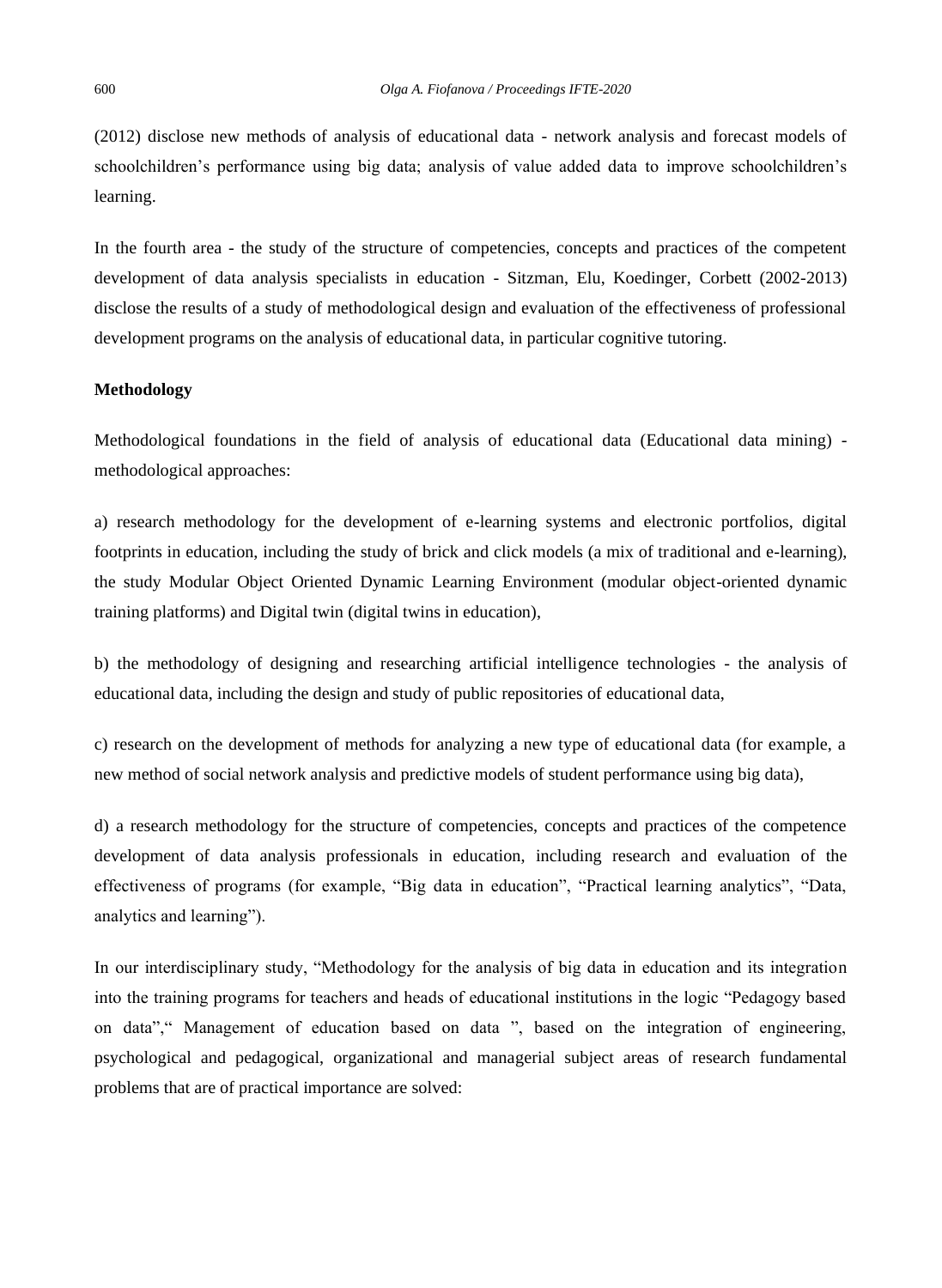1) a methodology (Fiofanova, 2020) and technologies for analysis and interpretation of data on education and child development are being developed, structured in the following areas:

- analysis and interpretation of data to predict student performance, individual educational progress;

- analysis and interpretation of data on the cognitive, personal characteristics of children, the characteristics of the motivational choice of training profiles for designing the content of electronic educational environments and individual educational routes;

- analysis and interpretation of data on the quality of education based on the results of final certification of schoolchildren, the All-Russian test work, the All-Russian Olympiad for schoolchildren, international studies of the quality of education for the development of organizational and pedagogical decisions, managerial decisions to improve the quality of education, for evidence-based educational policy;

2) on the basis of the developed methodology and technology for the analysis and interpretation of educational data, methodological principles are developed for designing competency-based continuing education programs for teachers and heads of educational organizations in the logic "Pedagogy based on data" (Fiofanova, 2019) and "Education-based education based on data", which creates in turn, the conditions for the development of mass practice in the general education system and the competence of the analysis and interpretation of data in education, the use of the use of digital services for the analysis of educational data to develop organizational, pedagogical and managerial decisions in education;

3) the system of monitoring indicators of the general education system, its organizational and legal framework and statistical tools are analyzed and modernized, project proposals for modernizing the methodological and organizational and legal base of general education monitoring OO-1 and OO-2 are formulated, project proposals for the development of digital services are formulated analytical data on monitoring indicators of the general education system (Fiofanova, 2019).

Thus, a comprehensive solution of problems (research, monitoring, statistical, organizational and pedagogical) will allow us to develop a culture of pedagogical and managerial activity in the field of education based on the analysis of educational data.

### **Results**

The methodological foundations of pedagogy based on data, as a new field of pedagogical knowledge and practice, are developing congruently with the development of new methods of analysis of educational data, depending on the subject of pedagogical analytics.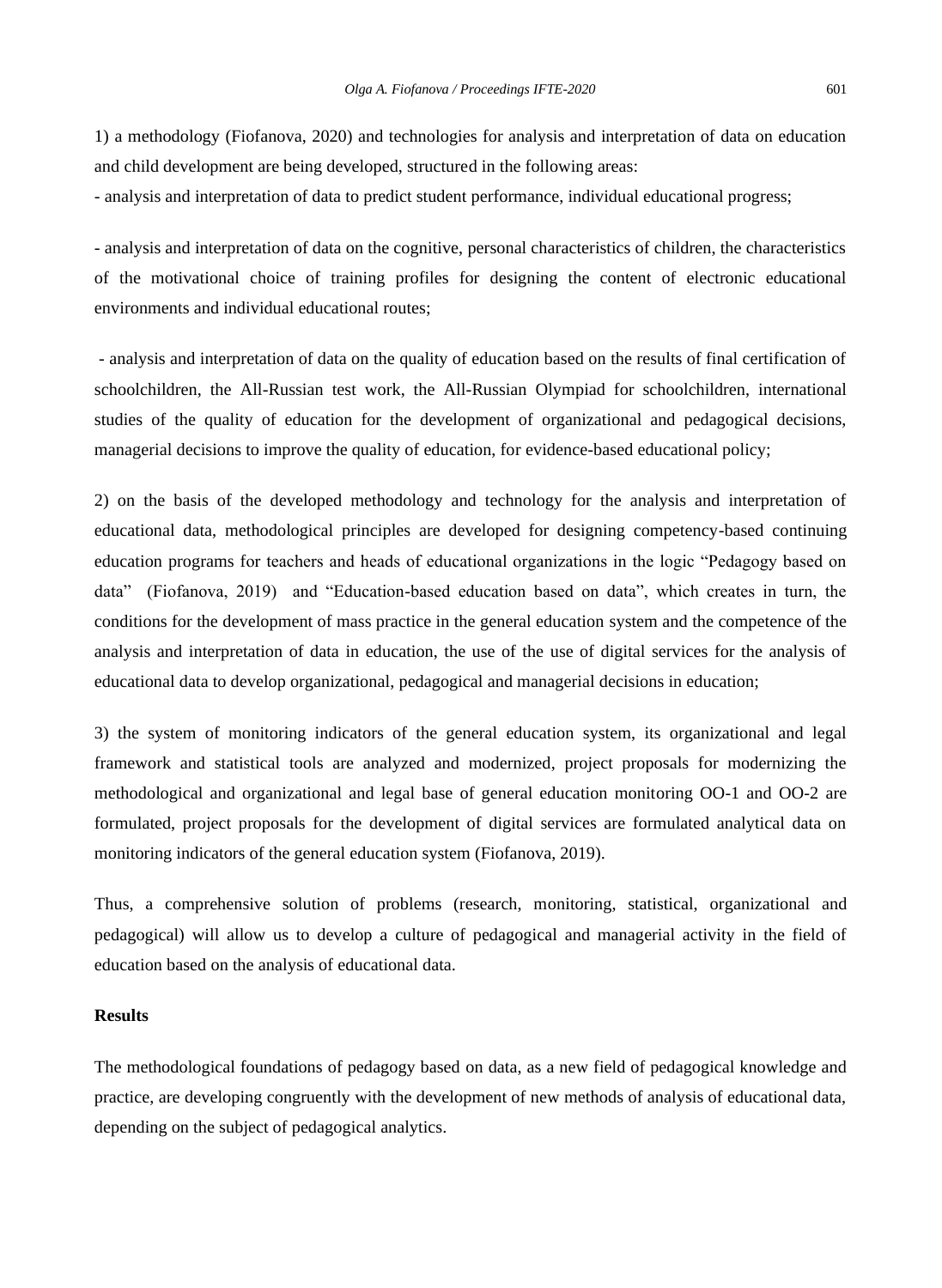A systematic and methodological approach based on the analysis of educational data (Educational Data Mining) is developing in all countries of the world, in the last decade it has been actively in Russia. This approach involves the use of data mining methods and statistics of information produced by educational organizations and educational platforms (for example, "Russian Electronic School", "Moscow Electronic School", "Educational Platform of Ugra 5: 0", "Perm Electronic School", "Electronic School of Yakutia" and other digital educational platforms). A systematic and methodological approach based on the analysis of educational data (Educational Data Mining) allows you to explore the management of schoolchildren's learning on the basis of data (learning management system) and ways of organizing educational data for making organizational, pedagogical and managerial decisions in education (Big Data Management in Education) .

Methods of learning analytics (learning analytics) and analytical and statistical methods for the study of intelligent learning systems (Intelligent Tutoring System), methods of in-memory analytics in the study of "digital footprints" collected in the electronic journal, electronic diary, digital portfolio, in the student's personal account in MES, NES, etc., as well as in other logs for subsequent analysis. These methods allow you to develop and describe for subsequent use in educational practice the methodology and technology for the analysis and interpretation of educational data and data on child development. And also to develop, on the basis of these methods, the methodological foundations of the content of teacher training and the conceptual foundations of a new interdisciplinary branch of knowledge called "Data Driven Pedagogy".

Methods of analysis of educational data, including methods of traditional data analysis (Data mining): classification of educational data, their clustering (sequential pattern mining), the search for relationships in educational data (relationship mining), as well as the intellectual analysis of texts in the form of design and research work of students ( Text-mining) allow you to design big data processing services in education and child development (at the federal, regional, institutional school level).

The methodology and technology for the analysis of educational data in the concept of "Data-based Pedagogy" (Data Driven Pedagogy) is based on a group of methods:

a)methods for predicting the value of a quantity of interest by predictor values: for example, predicting the results of final certification or Olympiad achievements of schoolchildren based on analysis of current academic performance data, participation in additional education programs, and choice by schoolchildren of the degree of difficulty of tasks and tasks to be solved during the lesson; forecasting the election of specialized training for schoolchildren on the basis of data on pre-profile samples and participation in the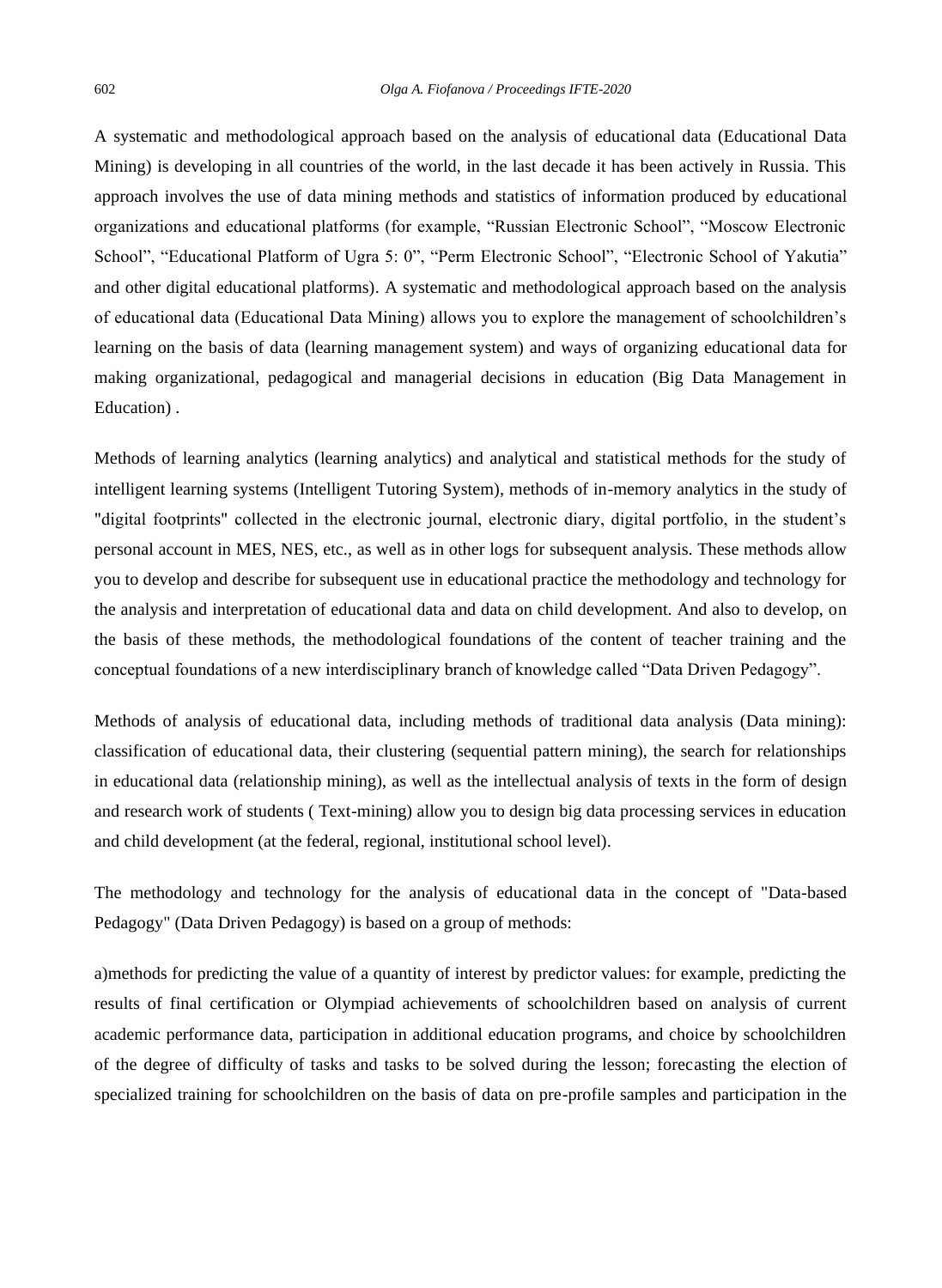competition for design and research work; forecasting Olympiad achievements on the basis of statistics of types and content of solved problems, etc.),

b)structure discovery methods reveal the structure, clustering algorithms in the educational data: for example, the structure of the lesson, taking into account the peculiarities of the organization of education of students with different types of educational motivation, the organization of education of students with different types of educational difficulties according to the results of independent diagnostics of the quality of education and verification works,

c) relationship mining methods establish relationships between variables in a data set with a large number of variables: for example, the relationship between attendance at lessons, including on-line training, and the educational results of students in the modules of the educational program, the relationship between the design organization activities of schoolchildren in the classroom and the results of the development of meta-subject competences based on the development of educational programs.

The development of professional competencies of teachers regarding the application of these methods of analysis of educational data allows teachers to be introduced to the culture of analysis of educational data and to solve the problems of hermeneutics of a new childhood (understanding of the personality of students by the teacher), the tasks of improving the quality of educational results (understanding of the basis of educational success of students by the teacher), the tasks of effective development management educational techniques, educational platforms and digital services (understanding the need new education development projects).

The psychological basis for the development of professional competencies of teachers regarding the application of methods for the analysis of educational data in educational practice is pedagogical reflection.

Pedagogical reflection is considered as the basis for the development of professional competencies of teachers in the analysis of educational data and organizational and pedagogical competencies in managing the quality of educational results of students. Reflection as a meaning, fixing the experience of selfawareness, is an important component of professional activity. In the thought-research approach, reflection is explained as the result of a change of one mental means to another and reflection is the result of a change of position (Shchedrovitsky, 2005). That is, in the practice of applying the methods of analysis of educational data and comprehending the results of the analysis of educational data, teachers form a managerial and pedagogical position. The position associated with the new organizational functions of the teacher in relation to the developing person and his educational environment, the quality of his educational results. For example, in reality you can often hear: "Ah, this Petrov is not capable of anything. What can I do? "- in connection with the limitation of mental tools and objects of analysis. The involvement of the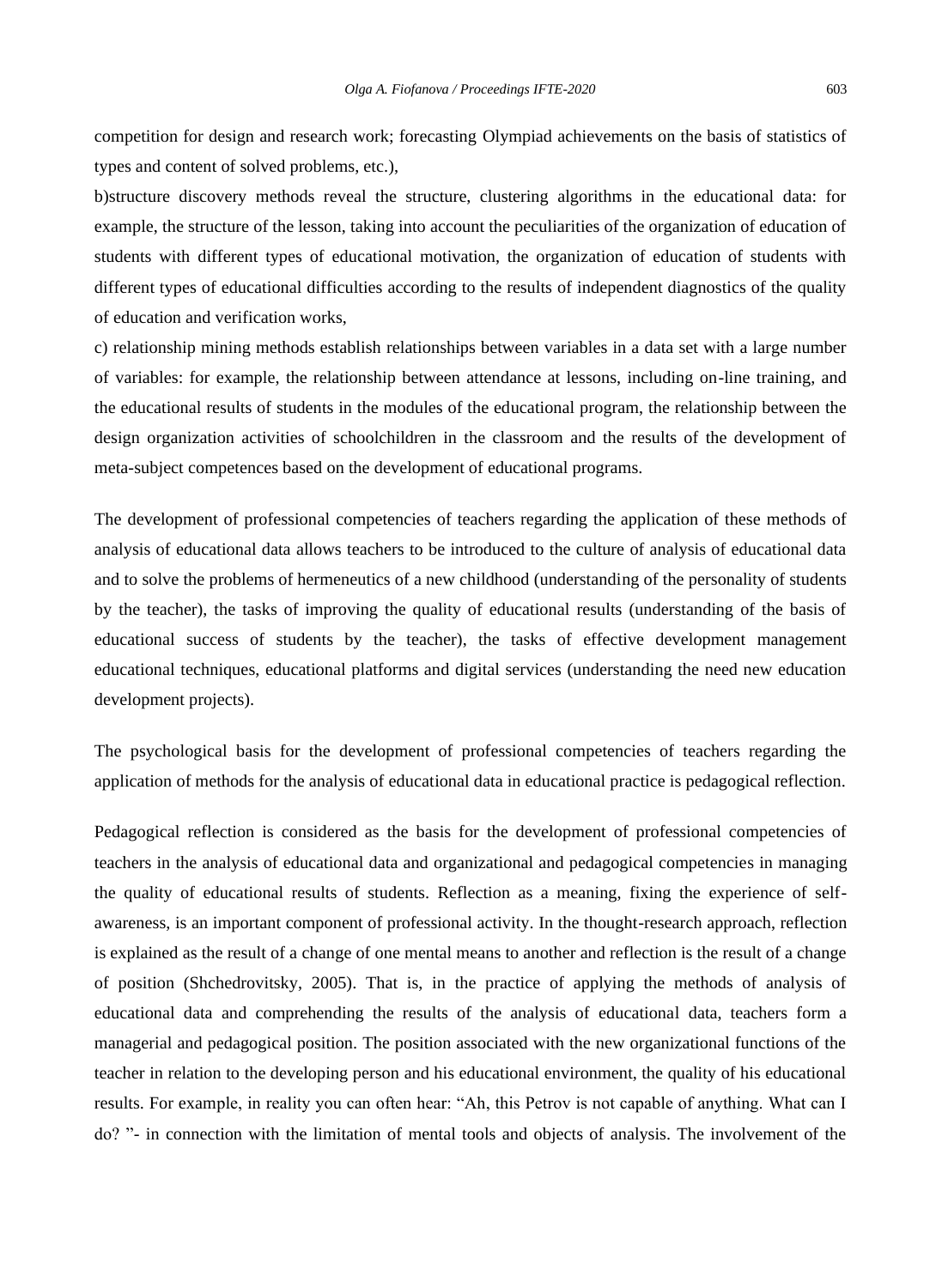teacher in the analysis of educational data, communication with teachers in the subject field of the analysis of educational data, changes the position of the teacher from "weak-willed and accusing" to the position of the organizer of new educational methods "above previous barriers".

The origin of reflection can only be understood in a communication relationship (Schedrovitsky, 2019). The development of pedagogical reflection is the main "cross-cutting task", "cross-cutting technology" in organizing professional development programs for teachers and educational leaders: "Pedagogy based on data", "Management of education based on data". The teacher begins to look at the educational situation through the prism of other means. "And then in relation to the past movement, this new thinking performs a reflective function. In fact, there is no reflection, there is a function and this function is associated with a change of means" (Metropolitan schools will be attracted to the development of effective solutions, 2019).

### **Discussion**

What can be ways to educate teachers in a culture of educational data analysis? And do all of them allow the realization of that very "magical" function - the change of pedagogical means and the development of pedagogical reflection?

Based on the analysis of practice, the following methods can be distinguished:

1) regulatory and administrative (the introduction of the "standard of function" in the internal labor regulations, the change of official duties, the introduction of the "Regulations on the intra-school system for assessing the quality of education", the introduction of the "Code of Pedagogical Ethics", etc.);

2) competence-developing (the implementation of continuing education programs for teachers and educational leaders in the field of "Pedagogy based on data", "Management of education on the basis of data");

3) organizational and positional (Fiofanova, 2014) (the organization of communication and exchange of experience in a diverse professional environment, for example: mutual learning of teaching teams);

4) professional and cultural (professional competitions to identify the best teaching practices and their translation into mass practice as a new cultural norm) (Regulation on the competition of cases" Pedagogy based on data ", 2019).

At different stages in the cycle of development of pedagogical reflection: the formation of a new function (new instruments of activity) - the establishment of a new function as a cultural norm in the professional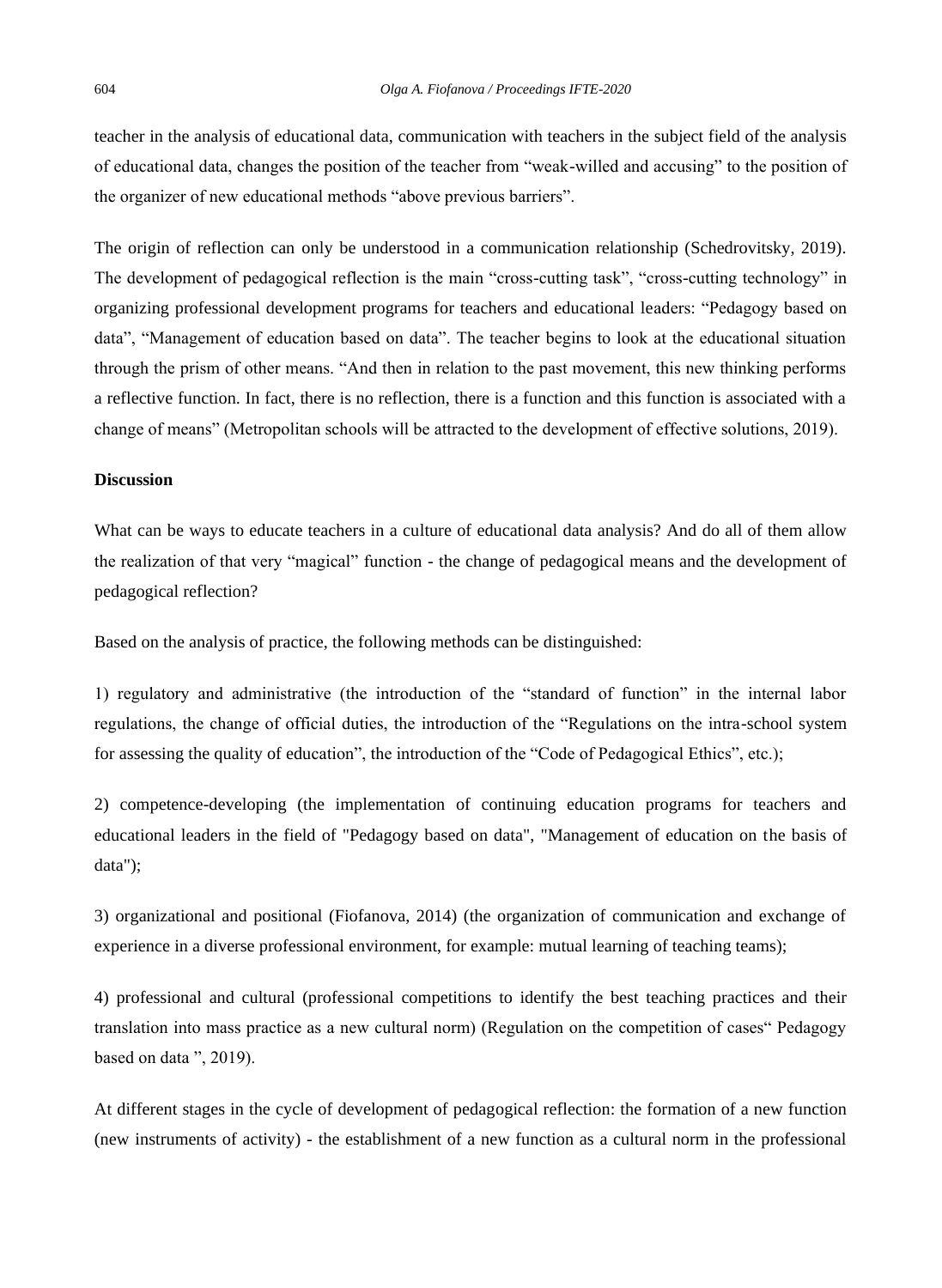community - the socialization and translation of a new function as a cultural norm in the professional community; - all of these ways are important.

Let us consider in more detail professional and cultural (professional competitions for the identification of the best pedagogical practices and their translation into mass practice as a new cultural norm).

As part of the implementation of the grant project "Methodology for the analysis of big data in education and its integration into training programs for teachers and heads of educational institutions in the logic" Pedagogy based on data "," Management of education based on data ", we organized the All-Russian case competition" Pedagogy based on on the data. " The competition is held in order to identify and disseminate the best Russian practices on the use of data on education and development of students in the organization of the educational process, improving the quality of educational results based on data analysis.

Contestants are invited to submit pedagogical cases for the contest in one of the substantial areas of analytics of data on education and human development:

a) analysis of data on individual, age, personality, cognitive foundations of personalization of education on the basis of a digital educational platform (analysis of educational motivation, choice of a training profile, self-determination of cognitive interests and their pedagogical accounting in the organization of educational, research and design activities of students with the aim of pedagogical support of individual educational routes);

b) analysis and organization of educational content based on the technology of analyzing data on personal choices and cognitive interests of students; organization of the educational situation in working with digital resources and services for students;

c) analysis of data on the results of intermediate, final certification, solving olympiad problems to predict academic success, Olympiad achievements, analysis of educational results of students to predict decisions on improving the quality of education.

Competition experts evaluate the work submitted to the competition (Cases) according to the following criteria:

- the completeness of the analysis of indicators characterizing data on the education and development of a person and their use in pedagogical practice;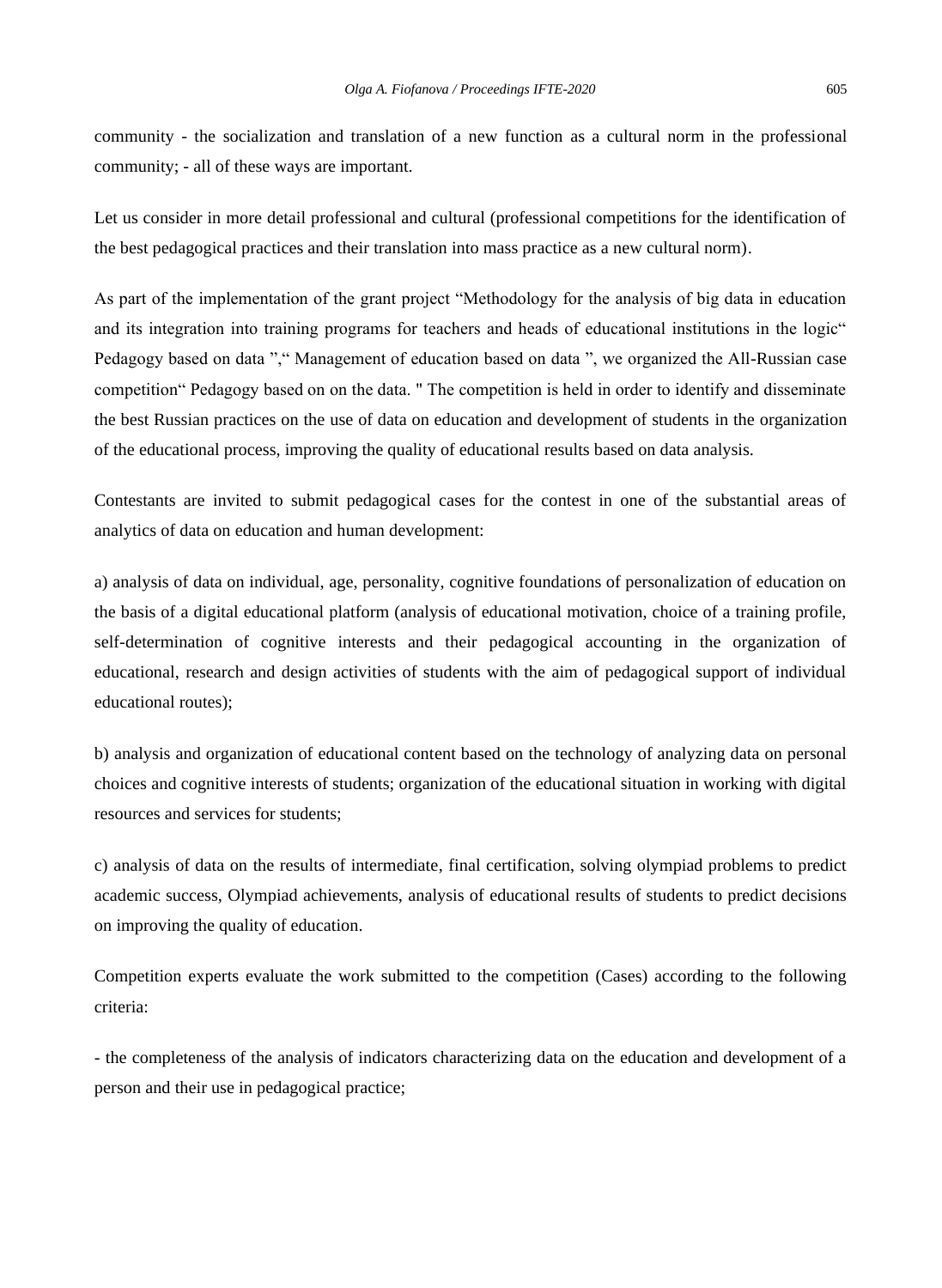- objectivity of data analysis using information services, a variety of methods for the analysis of educational data and data on human development (in particular: in-memory analytics in the study of "digital tracks" collected in an electronic journal, electronic diary and other logs for subsequent analysis; analytic -statistical methods for the study of intelligent training systems (intelligent tutoring system); methods for analyzing digital services and data analysis of training systems (learning management system), methods for organizing an educator s data to make organizational and pedagogical solutions in education (big data management in education);

- the validity of the problem being solved by the proposed methods for its solution;

- the reasonability of the factors identified on the basis of the analysis of these relationships that determine the quality of education and the quality of the educational results of students.

Based on the results of the case competition, it is planned to publish the Cases portfolio "Analysis of data on human education and development: analytical methods and organizational and pedagogical decisions".

#### **Conclusion**

Thus, the introduction of teachers to the culture of analysis of educational data is possible through the following methods:

a) competence-developing - the implementation of continuing education programs for educators and education managers (within the framework of the project, we launched two new continuing education programs in the fields of "Pedagogy based on data", "Management of education based on data");

b) organizational and positional - the organization of mutual learning of pedagogical teams, diverse communication and the exchange of experience in the professional environment (within the framework of the project, we changed the services for organizing the professional development of pedagogical and management teams);

c) professional and cultural - the organization of professional competitions (within the framework of the project, we organized the Case Competition "Pedagogy based on data" to identify the best pedagogical practices and their translation into mass practice as a new cultural norm).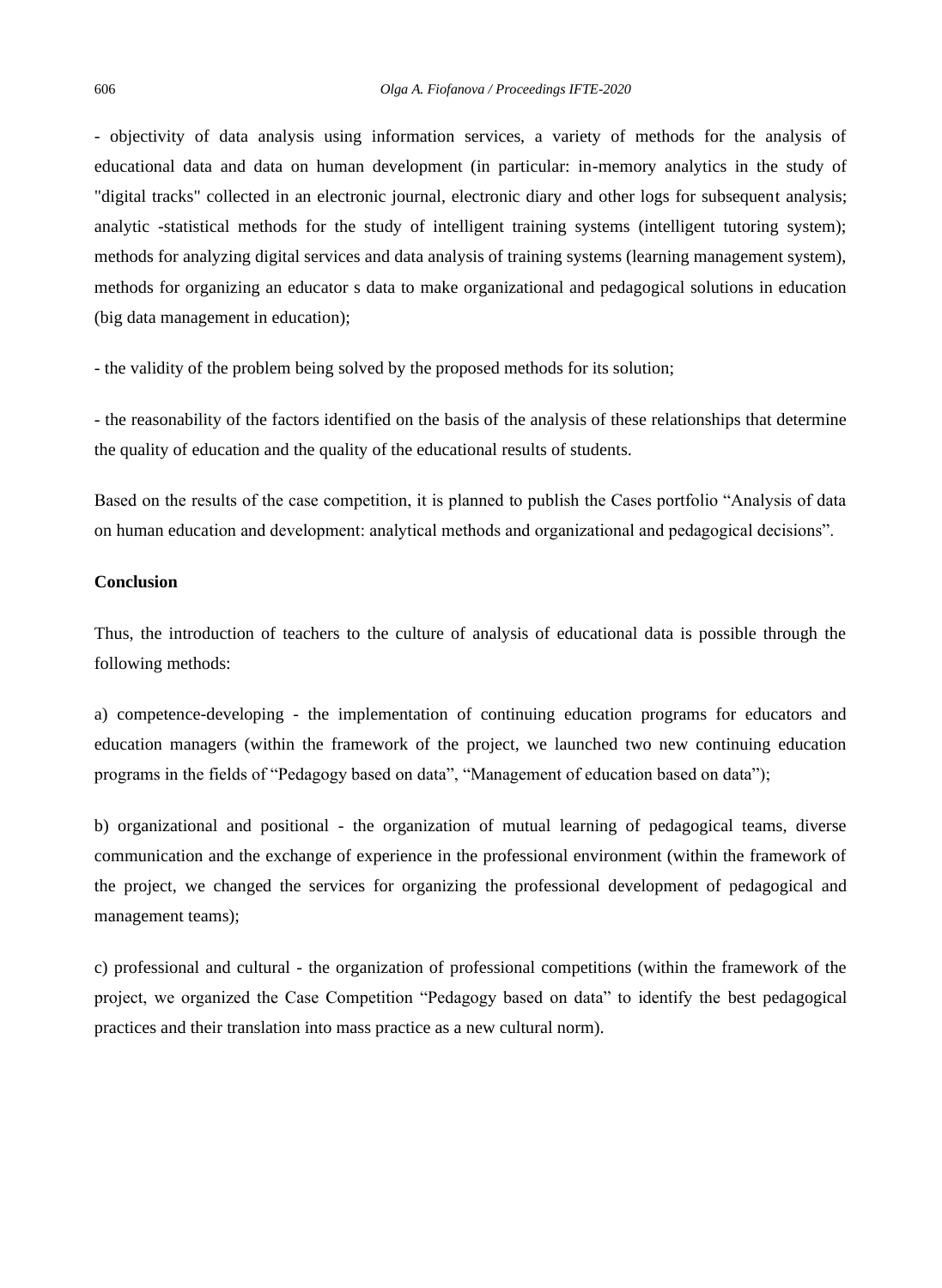#### **Acknowledgments**

The author thanks the Russian Foundation for Basic Research for the financial support of the grant project №19-29-14016-мk "Methodology for the analysis of bulk data in education and its integration into training programs for teachers and heads of educational institutions in the logic "Pedagogy based on data", "Management of education based on data".

# **References**

- Al-Ajmi, A. M., & Zimmerman, R. W. (2005). Relation between the Mogi and the Coulomb failure criteria. *International Journal of Rock Mechanics and Mining Sciences*, *42*(3), 431-439.
- Ciresan, D., Giusti, A., Gambardella, L. M., & Schmidhuber, J. (2012). Deep neural networks segment neuronal membranes in electron microscopy images. In *Advances in neural information processing systems* (pp. 2843-2851).
- GIS "Education of Ugra". Digital platform Khanty-Mansi Autonomous Area / State information system. [Elektronic resourse]. Retrieved from <https://hmao.4education.ru/authorize>
- Portal "Petersburg Education" / Petersburg Education [Elektronic resourse]. Retrieved from https://petersburgedu.ru/dnevnik/
- Electronic diary "Petersburg Education" / Petersburg Education [Elektronic resourse]. Retrieved from https://dnevnik2.petersburgedu.ru/login /
- GIVC Ministry of Education and Science. Federal Statistical Observation 2019-2020. State information center Sakha [Elektronic resourse]. Retrieved from [https://cabinet.miccedu.ru](https://translate.google.com/translate?hl=ru&prev=_t&sl=ru&tl=en&u=https://cabinet.miccedu.ru)
- Fiofanova, O. A. (2014). *Internships, project sessions, case studies, interactivities: new models of advanced training for teachers and managers of educational organizations.* Educational Development Trends. What is an effective school and an effective kindergarten? Paper presented at XI International Scientific Conference. Moscow, Russia.
- Fiofanova, O. A. (2020). Analysis of the current state of research in the field of education management on the basis of data. *Values and meanings*, *1*(65), 14-21.